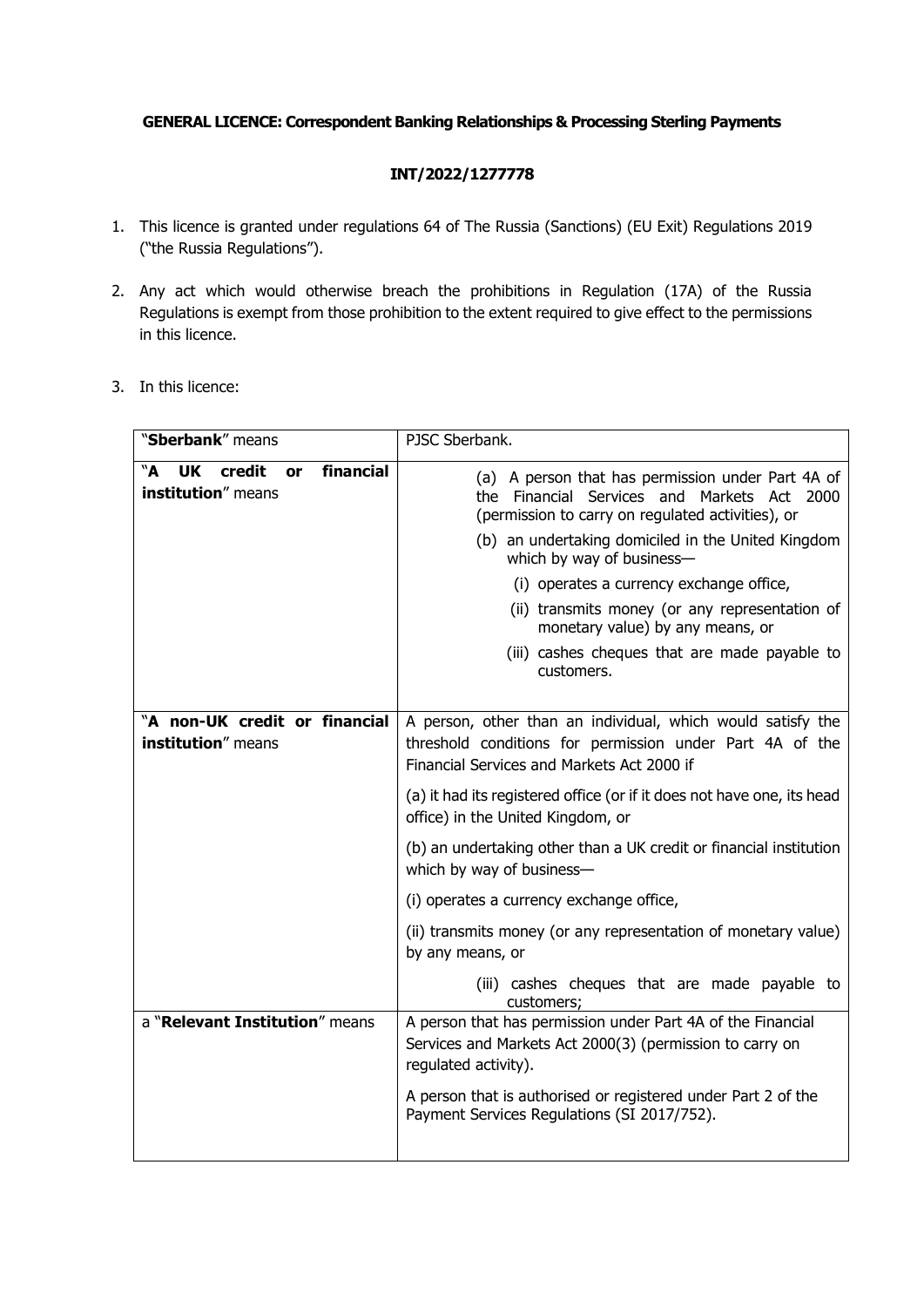| A person that is authorised or registered under Part 2 of the<br>Electronic Money Regulations (SI 2011/99).                                                                                                      |
|------------------------------------------------------------------------------------------------------------------------------------------------------------------------------------------------------------------|
| A person that is a "recognised clearing house", "third country<br>central counterparty", "recognised CSD" or "third country CSD"<br>for the purposes of s.285 of the Financial Services and Markets<br>Act 2000. |
| A person that is an operator of a recognised payment system<br>(or that is a service provider in relation to recognised payment<br>systems) for the purposes of Part 5 of the Banking Act 2009.                  |

## **Permissions**

- 4. Under this licence, for the period of time the licence is in force, and subject to the conditions in Paragraphs 5-8 below:
	- 4.1 A UK credit or financial institution may continue a correspondent banking relationship with:
		- 1. Sberbank; or
		- 2. A non-UK credit or financial institution which is owned or controlled directly or indirectly (within the meaning of regulation 7 of the Russia Regulations) by Sberbank; or
		- 3. A UK credit or financial institution, which is owned or controlled directly or indirectly (within the meaning of regulation 7 of the Russia Regulations) by Sberbank.
	- 4.2 A UK credit or financial institution may process a sterling payment to, from or via:
		- 1. Sberbank; or
		- 2. A non-UK credit or financial institution which is owned or controlled directly or indirectly (within the meaning of regulation 7 of the Russia Regulations) by Sberbank; or
		- 3. a UK credit or financial institution, which is owned or controlled directly or indirectly (within the meaning of regulation 7 of the Russia Regulations) by Sberbank.

4.3 Relevant Institutions may process GBP payments made in accordance with paragraphs 4.1 and/or 4.2 above.

#### General

- 5. The permissions in this licence are without prejudice to the permissions provided by any other licence, whether general or in respect of particular acts, that have been or may be issued by HM Treasury from time to time.
- 6. The permissions in this licence do not authorise any act which the person carrying out the act knows, or has reasonable grounds for suspecting, will result in a breach of the Russia Regulations save as permitted under licences granted under the Russia Regulations.
- 7. Information provided to HM Treasury in connection with this licence shall be disclosed to third parties only in compliance with the UK General Data Protection Regulation and the Data Protection Act 2018.